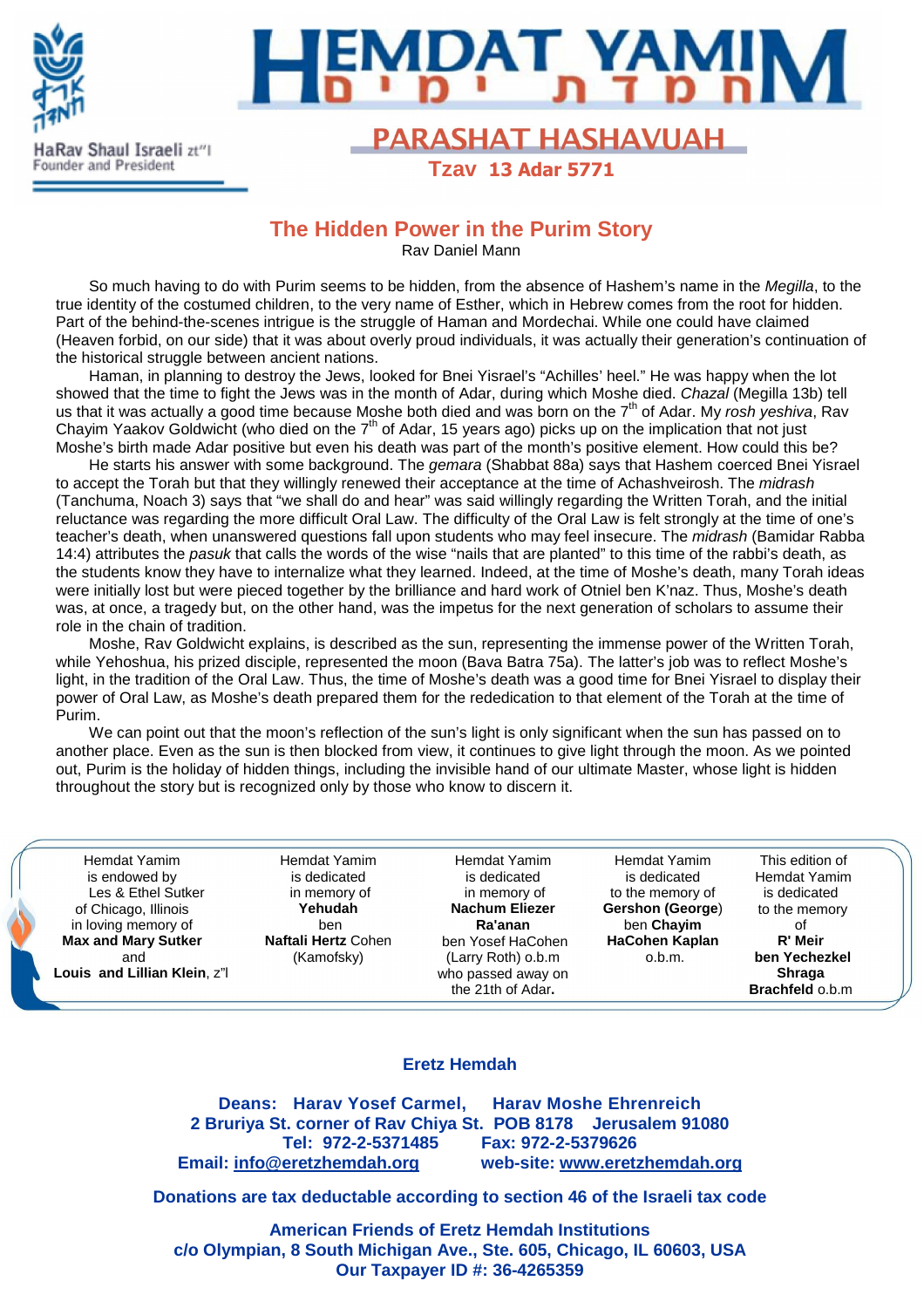



by Rav Daniel Mann

**Question:** On Purim, the level of levity during the Megilla reading seems to be ever increasing. Whereas once there were only graggers and stamping after the reading of "Haman", now there seems to be a competition for the most audacious antics. Is that in keeping with the *minhag* and in line with the proper behavior in shul?

**Answer:** The Avudraham (cited by Darkei Moshe 690:4) is one of the earliest sources of this minhag, which originally had the following form. People would write Haman's name on rocks and bang them together to demonstrate "wiping out the name of Amalek (Haman's forefather)." Thus, it was not a matter of noise per se and certainly not of merriment. By the time the Rama codified the *minhag* and strongly argued not to question it (Orach Chayim 690:17), it apparently was closer to the current *minhag* of hitting anything to make noise.

Actually, other *minhagim* of *Megilla* do have to do with liveliness. The *minhag* to have the congregation read out loud four p'sukim was designed "just for happiness, to make the youngsters happy, and encourage them to ... listen to the reading" (Hagahot Maimoniot, Megilla 1:7). The idea of scoffing at Haman, which most people seem to have in mind (resembling the modern phenomena of booing an unpopular person or statement) seems in the mood of Purim and several statements of Chazal. The idea of reveling in a manner that is usually inappropriate is found in various halachot. One, of course, is drinking wine well beyond the norm. Also, one is exempt from payment for damages caused during the Purim celebration because the mayhem is part of the *mitzva* (Rama, Orach Chayim 695:2).

However, the classic time for wilder merrymaking is at and around a seuda. Davening is davening, and the reading of the Megilla is an important mitzva with many halachot and is a fulfillment of saying Hallel to Hashem (Megilla 14a). Thus, while the *minhagim* we mentioned for happiness, interest, and demonstrativeness exist (despite) opposition of some poskim, including the Pri Megadim (OC 690, EA), on various grounds) outright levity is likely inappropriate. Thus, we would suggest to those who ask to, under normal circumstances, follow the *minhag* of making noise with lively but dignified moderation.

**However**, one needs to consider how expression of the spirit of the day has evolved and the role of minhag in our communal lives, as the Rama did. Let us point out two main ideas behind keeping minhagim and not criticizing them (see also, Living the Halachic Process, vol I, pp. 32-33). One is that a minhag is assumed to be initiated or approved by great rabbis. In this case, one could break up the matter into two. Hundreds of years ago, the minhag was presumably instituted by great rabbis. While we are not aware which if any leading rabbis recently initiated the latest antics, it is fair to say that the phenomenon is approved of or at least allowed by a broad cross-section of the rabbinate. We might even suggest that the original *minhag* initiators, who broke the lines of strict decorum, intended that that every generation and subsection of the religious community would find the balance appropriate for them. Indeed, a youth *minyan* or kiruv-oriented minyan for the Megilla is more likely enhanced by a livelier service than an established, older community.

The second element regarding *minhagim* concerns the friction that is caused when one does not fall in line with the local minhag. In our case, if there is a locally accepted manner of listening to the Megilla, including that most people make some noise and a handful are more boisterous, then taking a stand against the latter is likely to cause hard feelings. This is not an extraneous consideration but it is at the heart of the type of communal atmosphere Chazal wanted us to maintain. As we have seen, Purim is a day when we let people's spirits fly more freely than normal. Of course, as usual, a local rabbi is supposed to have his finger on the community's pulse and should be the main guide in these matters, as even on Purim we should know some limits.

### **"Living the Halachic Process***"*

 We proudly announce the publication of our second book in English.  **"Living the Halachic Process volume II"** a selection of answers to questions from our Ask the Rabbi project. A companion CD containing source sheets for the questions is also available. In honor of the book's debut, we offer it at the special rate of \$25 **Special offer**: buy both volumes for the price of \$40.

> **Contact us at info@eretzhemdah.org** Have a question?..... e-mail us at **info@eretzhemdah.org**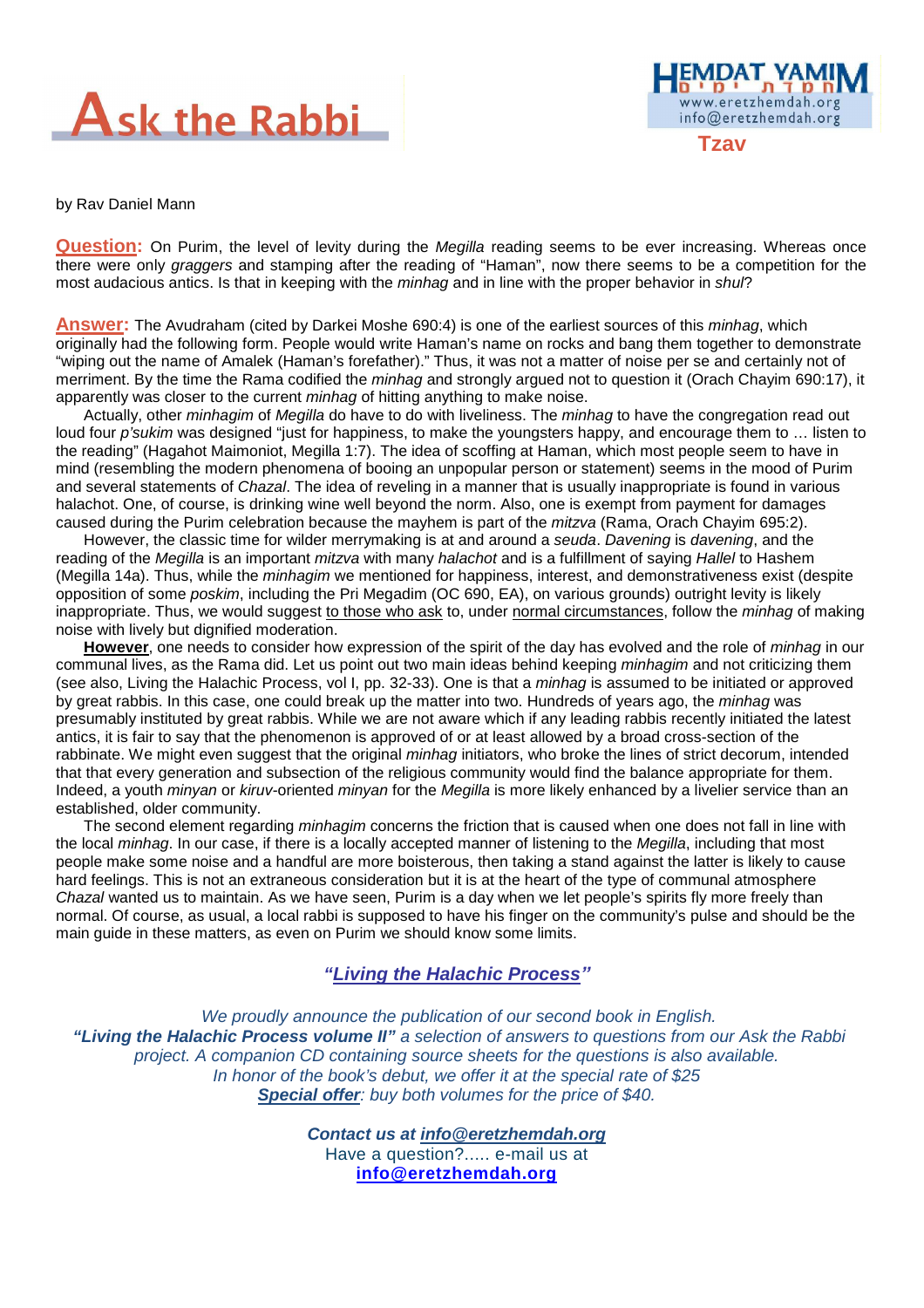



## **Why to Learn Torah**

(condensed from Ein Ayah, Berachot 6:37)

**Gemara:** We read the pasuk with the double language of "shamoah tishma" (Shemot 15:26) as follows: If you listen to the old, you will listen to the new, and if your heart turns away, you will subsequently not listen.

**Ein Ayah:** It is possible to have a love of Torah knowledge in two ways. One is based on valuing the Torah and the shleimut (completeness) it brings. The second is that some people naturally love knowledge, in general.

There is a special condition regarding Torah that one must have a special love for it based on its holy value. That is why we expect one to love even the ideas he already heard and treat them as if they were new. Only if he accomplishes that will Hashem bless him with the gift of fully understanding new information as one who learns Torah with noble intentions. This is the *gemara*'s intention: by hearing the old, out of love of Torah, he will hear the new.

In contrast if one turns away from Torah that is not new, he lacks true love and has only coarse love of knowledge in general, and he will not understand. This is because the Torah will not shine its countenance on him, and he will not be able to properly accept it. Ultimately, he will not even enjoy learning Torah intellectually, for "Hashem wants those who fear Him" (Tehillim 147:11).

## **The Level of Specificity of Berachot**

(condensed from Ein Ayah, Berachot 6:38)

Gemara: On vegetables, one recites: "Borei pri ha'adama" (He who creates the fruit of the land). Rabbi Yehuda says: "Borei minei desha'im" (He who creates the species of grasses). Rabbi Zeira or perhaps Rabbi Chanina bar Pappa said: What is the pasuk that supports [Rabbi Yehuda's opinion]? "Blessed is Hashem day by day" (Tehillim 68:20). Do we bless Him only in the day and not at night? Rather, it comes to say that every day we should "give" to Him according to its blessings. So too, here, for every different species we should give Him praise according to its specific blessing.

**Ein Ayah:** There is a difference between general knowledge of Hashem's kind ways and specific knowledge of it. The Zohar (Vayikra, Behar 111) compares the former to a servant of Hashem and the latter to a son of Hashem. A wise man can look discerningly at the different elements of wisdom and learn about the Creator by looking at the creations.

When one looks at the world at night, he can observe things in a general manner, as the pasuk (Tehillim 8:4) says: "When I see Your sky, the work of Your fingers, the moon and the stars that You arranged." During the daytime, one can notice every detail of the creation and see the wisdom contained therein. For this reason, the gemara brought a pasuk that stresses that Hashem is blessed in relation to the day, as greater detail that is discerned results in the blessing of Hashem making a more significant impression. That is what the *gemara* meant when asking whether only in the daytime one blesses, as even in the night there is what to bless about. It is just that in the day one has the advantage of being able to make more specific berachot and indeed we can thank Hashem for His greatness as finds expression every day in its own way.

The difference between Rabbi Yehuda and Rabbanan is that Rabbi Yehuda understood that the idea of being as specific as possible about the creations is an obligation, for which reason the language of the berachot specifically distinguishes between different types of vegetation. Rabbanan may have reasoned that this type of detail is beyond the level of the average person. Rather, one can suffice by realizing Hashem's role as the Creator of all, Who did, does and will do everything, and by serving Him faithfully.

### **Responsa B'mareh Habazak, Volumes I, II, III, IV, V and now VII:**

Answers to questions from Diaspora rabbis. The questions give expression to the unique situation that Jewish communities around the world are presently undergoing. The answers deal with a developing modern world in the way of "deracheha, darchei noam". The books deal with the four sections of the Shulchan Aruch, while aiming to also take into consideration the "fifth section" which makes the Torah a "Torah of life."

**Special Price:** 15\$ for one book or

7 volumes of Responsa Bemareh Habazak for \$90 (does not including shipping).